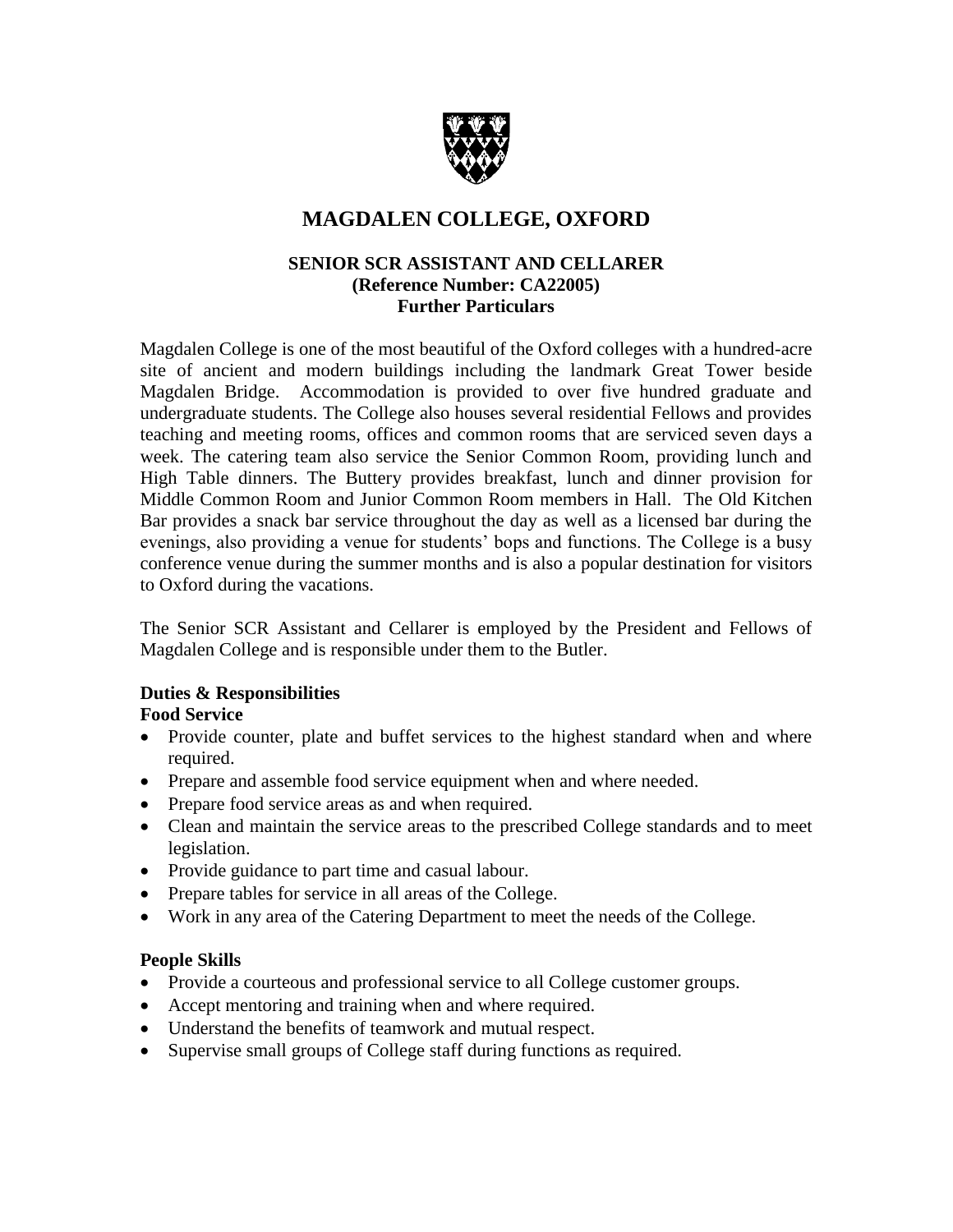## **Professional Obligations**

- Have an open mind to change, and to the development of the Department.
- Provide a quality of service which meets the Catering Code of Practice.
- Discuss operational issues with Line Managers
- Be prepared to work in any area of the College, to cover emergencies and special business needs from time to time.
- Keep strict confidentiality and discretion at all times.
- Be commercially aware in terms of service standards and the need to reduce waste.
- Gain an understanding of legislation and strive to implement it as required.

## **Senior Common Room Responsibilities**

Senior Common Room:

- Prepare the coffee station and newspapers on a daily basis and prepare and service drinks receptions and desserts as required.
- Maintain the SCR pantry attaining standards of cleanliness as set by the Butler.
- Off sales of wine to members of college.
- Cleaning of the coffee machine and Enomatic wine dispenser.

Winter Common Room:

- Provide lunch/dinner/dessert for members of SCR under the guidance of the Butler.
- Maintain cleanliness in service areas and in the WCR pantry.

High Table:

- Check the online booking system and ensure that final numbers are given to the kitchen before the cut off time.
- Prepare the High Table according to numbers and Butler's guidance.
- Supervise High Table according to the needs of the department.

Private Dining Rooms:

- Prepare and service the various private dining rooms, using the information from the CABS (conference database) for private or College events under the Butler and Food and Beverage Services Manager's guidance.
- Be prepared to supervise functions in private dinner rooms according to the needs of the department.

Meeting Rooms:

• Prepare and service the meeting rooms when and where needed using the information on CABS under the Butler's guidance.

# **Cellar Responsibilities**

- Work in the wine cellar to include but not limited to cleaning and tidying, under the supervision and or instruction of the Butler.
- Manual handling of wine.
- Work on the wine systems under the supervision and or instruction of the Butler.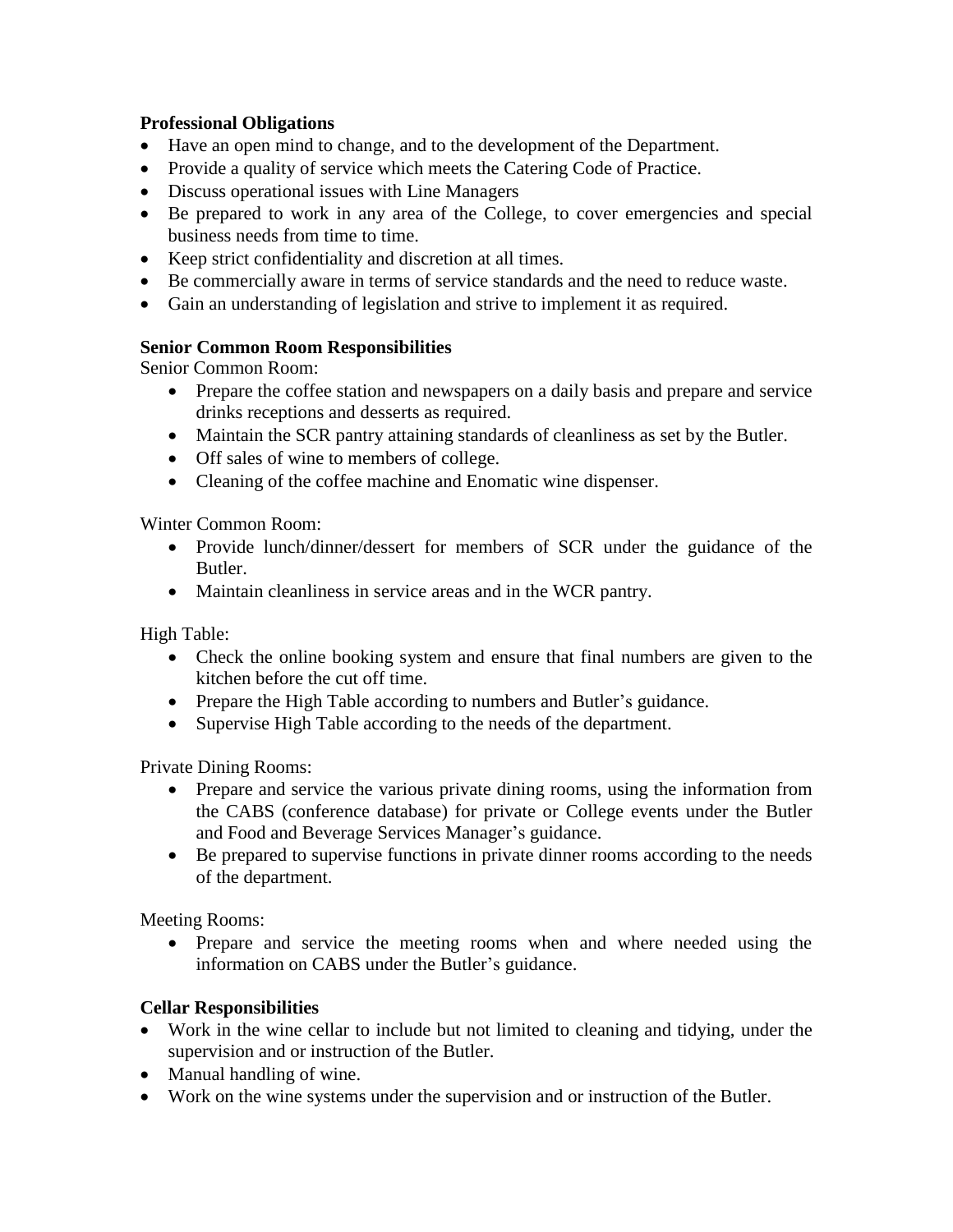- Independent day to day work in the College cellars or under the instruction of the Butler or Deputy-Butler.
- Collection of wine for SCR and College needs.
- Receipt of wine deliveries, making sure delivery matches delivery note.

### **Administration**

- Complete health and safety and administration paperwork as required.
- Complete wine administration paper work as required.
- Complete cleaning administration work as required.

## **Health and Safety**

- Take responsibility for your own and your colleagues' health and wellbeing.
- Commitment to working in a safe and responsible manner at all times.
- Commitment to understanding your responsibilities under the Food Hygiene Laws.
- Maintain COSHH standards in line with legislation.
- Take responsibility for personal hygiene and wear and maintain the appropriate uniform at all times.

The above list of duties and responsibilities is not exhaustive and you may be required to carry out alternative tasks as instructed by your Supervisor to ensure the department can operate an efficient service at all times.

**Person Specification** (The job holder should demonstrate the following attributes):

- Reliable with excellent time management skills.
- First-class standard of personal presentation.
- A desire to develop an understanding of wine and desire to expand their knowledge of wine service.
- Be a team player.
- Have a professional attitude and flexible approach.
- Be motivated and consistent.
- Ambition to develop and improve.
- Willingness to be flexible to ensure the Department maintains high standards.
- Understand and be willing to learn about health and safety of food handling.
- Ability to converse fluently in English.
- Ability to physically carry out demands of the role.
- Exacting attention to detail.
- Computer literacy; working knowledge of Word, Excel, Outlook and Database operations.

## **Salary**

For the full time position (average 40 hours per week) the salary will be £24,533per annum.